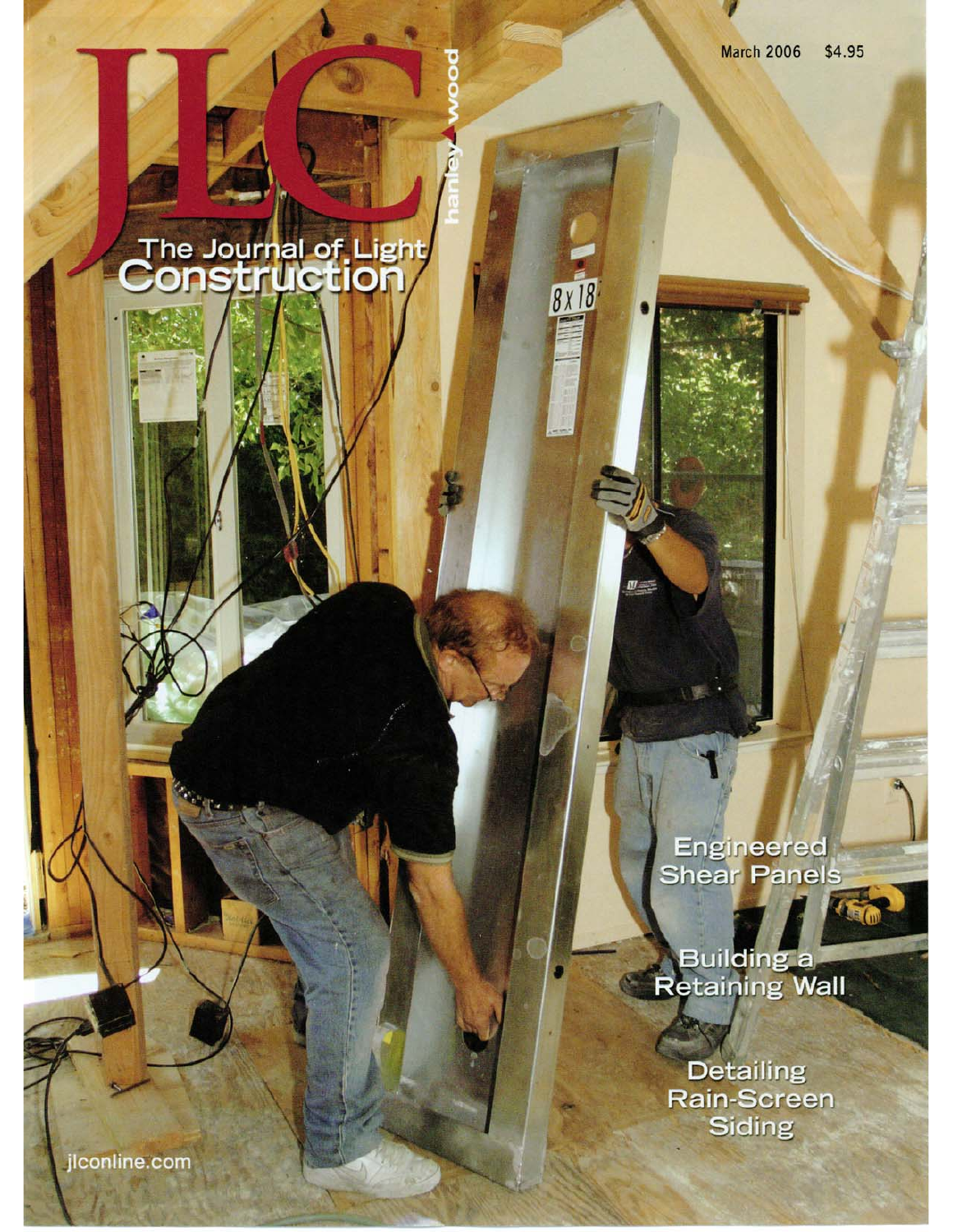# Innovations In Sound Control

New materials and techniques make it easier to manage noise in home theaters and by Bonnie Schnitta and School other loud spaces

hen I formed my acoustical consulting company in 1981, I planned to focus on common residential acoustic problems like plumbing, equipment, and footstep noise, and on ensuring speech privacy.

However, I quickly discovered that few effective and affordable acoustic solutions were suitable for residential settings. And even when solutions were available, I often found that the products our company specified were poorly installed.

Hence, I expanded the original objectives of my company to include doing my own research, specifying the products, and supervising their installation. By managing all aspects of the job, I found I could finally guarantee a solution to my clients' acoustic problems.

In this article I will present some scientific principles of sound and some of the strategies that builders and remodelers can use to solve common acoustic problems in their homes. As modern subdivisions push new homes closer and closer together, and as home-theater systems gain popularity in an increasingly noisy world, the need for these types of acoustic controls becomes ever greater.

Keep in mind that while some of the products and methods shown on these pages are demonstrated in upscale homes, the same principles apply to more modest projects.

Typically, my company offers a "good, better, best" approach to sound-control strategies, as follows:

• "Basic acoustic treatment" is the simplest, lowest-cost approach.

• "Recommended acoustic separation" is used for home theaters and other specialized needs.

• "Acoustic isolation" is used in highend projects when near total sound control is required.

I'll explain the specific differences a little later.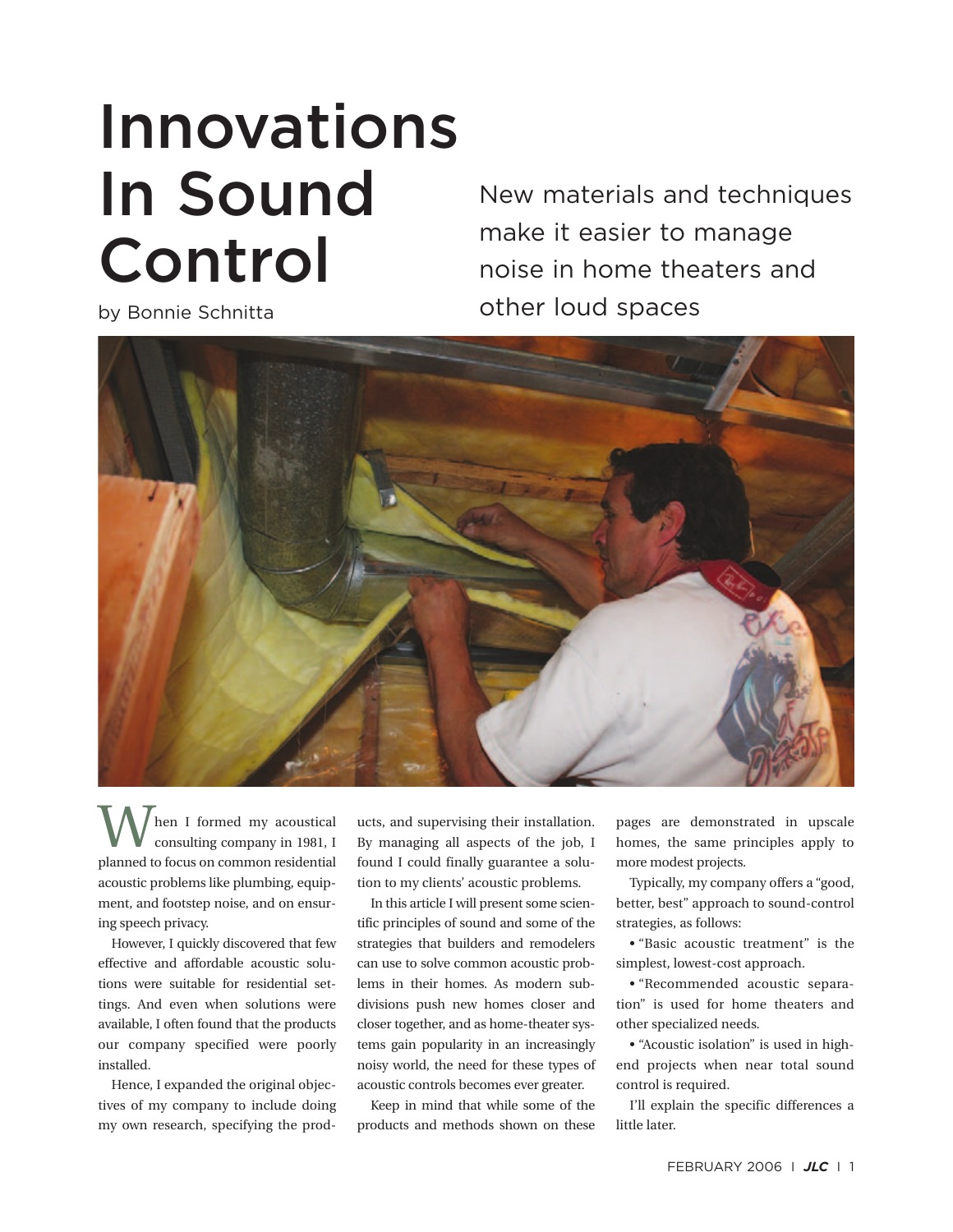# Innovations in Sound Control

#### Measuring Sound

Sound — or noise — is measured in decibels (dB). As sound increases or decreases, decibels increase or decrease logarithmically. What this means in practical terms is that doubling the volume of a sound shows only a 10-point increase in dB. For example, one TV set at a normal conversational level is about 60 dB, but 10 television sets at the same volume will



Figure 1. Mass-loaded vinyl reduces sound transmission to adjacent spaces better than multiple drywall layers and resilient channels do. The 54-inch-wide rolls (top left) are installed over the framing (top right) and lapped 6 inches between studs or joists. Cuts are made with a hook-blade utility knife (above left) and the material is fastened with a pneumatic roofing nailer (above right).

| <b>Perception of Changes in Sound Level</b> |            |                             |  |
|---------------------------------------------|------------|-----------------------------|--|
| Subjective<br>Perception                    | dB Change  | Increase in<br>Sound Energy |  |
| Barely perceivable                          | $O - 3 dB$ | 50%                         |  |
| Perceivable and<br>significant              | $4-5$ dB   | 69%                         |  |
| Sounds 25% louder                           | 6 dB       | 75%                         |  |
| Major perceived increase                    | $7-9$ dB   | 87%                         |  |
| Sounds twice as loud                        | 10 dB      | 90%                         |  |

An increase of only 10 decibels (dB) translates into sound that's twice as loud. Any sound more than 5 dB above the background noise level can be distracting or can interfere with sleep.

sound twice as loud and will register at about 70 dB.

Interestingly, even in what one would consider a silent room, there is typically about 30 dB of background or ambient noise. Sensitivity to noise is a personal response but, generally speaking, any noise that exceeds the background noise level by 5 dB or more is perceivable and should be considered a potential disturbance (see table, below).

## Sound-Transmission Class

One of the more common tasks I perform is acoustically separating media rooms from bedrooms. I start by calculating how much sound is being produced by the TV or audio system, and then I design wall, floor, and ceiling assemblies to handle the decibel levels being produced.

The same concept would apply if you were building a house on a busy street. You would start by measuring the average decibel level produced by traffic noise, and then you'd design a wall assembly that would reduce the outdoor noise to normal indoor background levels, typically about 30 dB.

First, though, we need to know how good a wall, floor, or ceiling is at reducing sound. We use a measurement called the sound-transmission class — STC — to rate the effectiveness with which a material or assembly prevents sound transmission. The STC is a numeric value that quantifies the sound reduction that occurs when airborne sound passes through an object. Most standard floors and walls — even with sound insulation — have STC values so low that common airborne sounds, such as TV or bathroom noises, are often audible in nearby rooms.

For example, if someone is watching TV or a movie, the sound levels within the room range from 60 dB (quiet conversations) to 80 dB (explosions or loud music). On the other side of the wall, the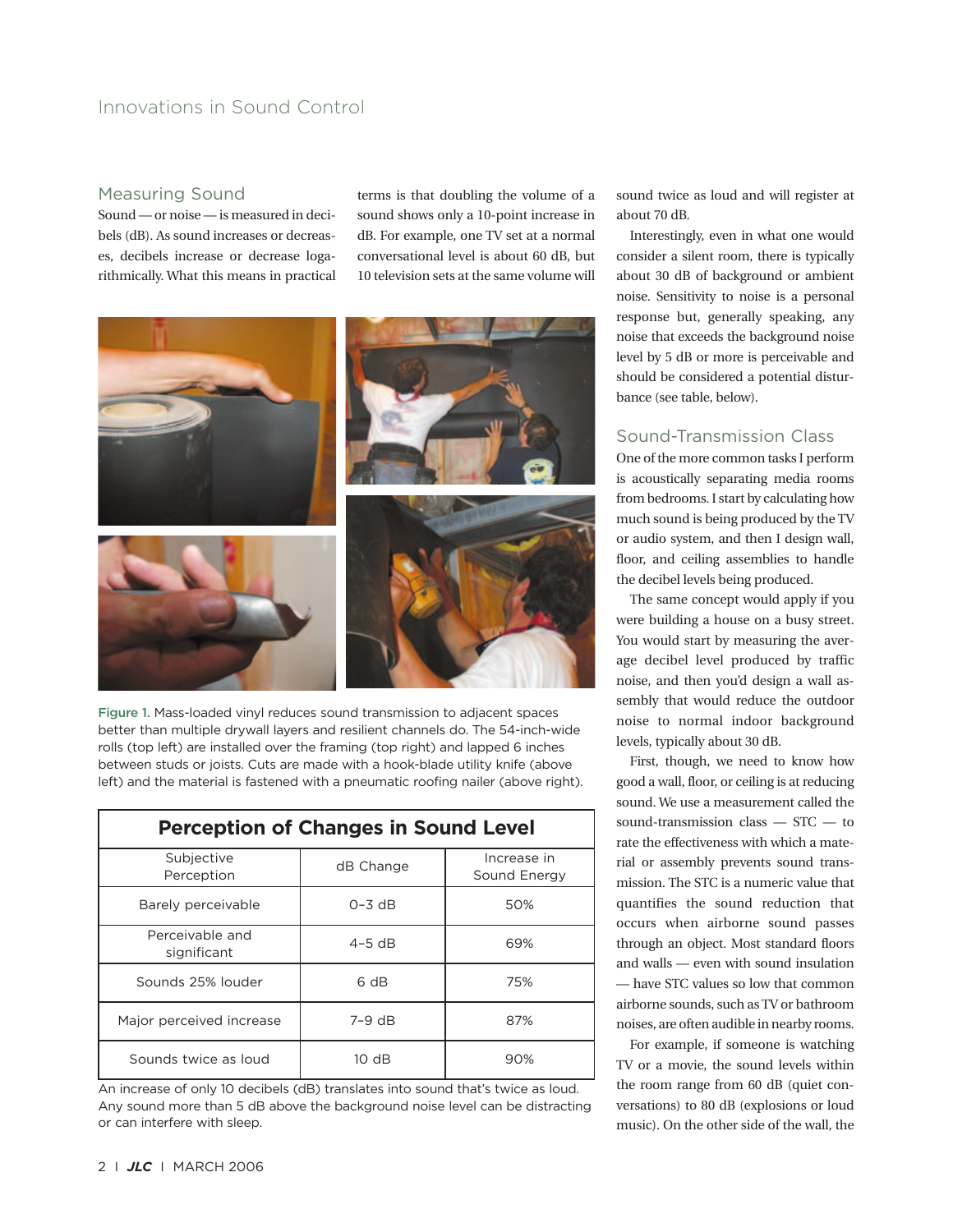noise levels in the bedroom — where someone might be sleeping — is approximately 30 dB. By doing some simple math,  $80$  dB –  $30$  dB =  $50$  dB, we know that we need a wall with an STC of approximately 50 to reduce the TV noise to an acceptable level in the adjacent room.

With this information and the STC ratings of various wall configurations, we can determine what type of wall assembly will work in our example (see table, below right). The 80-dB maximum sound in our example is appropriate for the viewing or listening habits of most people. If you are asked to build a practice room for your client's rock band, you'll need to know at what volume level they ordinarily practice.

It's important to remember that STC refers only to airborne sound. Footsteps and other impact-produced noise that travels through the home's structure are measured with the impact insulation class — IIC — ratings. The lesser-known IIC measurement refers to how well a wall or floor resists this particular kind of sound transmission.

An IIC rating of 50 is generally considered adequate for most residential spaces, but a higher rating may be required for home theaters and other loud areas. Improving the IIC rating of a wall or floor generally involves adding a soft material to the surface or uncoupling the wall, floor, or ceiling surface from the rest of the structure.

We'll talk more about that later, in the sections on acoustic separation and acoustic isolation.

#### Basic Acoustic Treatment

Designing a wall assembly that meets the STC requirement, along with sealing any air leaks that would allow airborne sound to pass from room to room, is what I call basic acoustic treatment. In our example involving the bedroom and TV room,



Figure 2. To control low-frequency structure-borne noise, the sound source must be decoupled from the framing. That was accomplished here by installing a layer of foam-backed, mass-loaded vinyl called NoiseOut2 under and behind the speaker. The material can also be used with subwoofers, hvac equipment, and other low-frequency sound sources.

| <b>Sound Transmission Class (STC) Wall Ratings</b>                                                                |            |  |  |
|-------------------------------------------------------------------------------------------------------------------|------------|--|--|
| All wall assemblies assume a 2x4 wood-stud wall<br>and <sup>5</sup> /8-inch drywall on both sides.                |            |  |  |
| <b>Description</b>                                                                                                | <b>STC</b> |  |  |
| no insulation between the studs                                                                                   | 34         |  |  |
| with fiberglass insulation between the studs                                                                      | 36         |  |  |
| with insulation between the studs, and one extra layer of<br><sup>5</sup> /8-inch drywall attached to one side    | 44         |  |  |
| with insulation between the studs and resilient channel<br>attached to one stud                                   | 46         |  |  |
| with insulation between the studs and a layer of 1-pound mass-<br>loaded vinyl underneath the drywall on one side | 52         |  |  |

You can't find the STC rating — which measures how effectively a material prevents sound transmission — of a wall assembly by adding up the STC values of individual materials. Applying a layer of drywall with an STC of 15 to an STC-36 wall assembly, for example, results in a wall with an STC of about  $44$  – not 51.

adding 1-pound mass-loaded vinyl to a typical 2x4 wall with sound-control batts and 5⁄8-inch drywall on both sides would meet our STC requirement of 50.

Mass-loaded vinyl is similar in composition to sheet-vinyl flooring except that it has high-density additives that push its weight from roughly  $\frac{1}{2}$  pound to 2 pounds per square foot, depending on the thickness — which ranges from about  $\frac{1}{16}$  to  $\frac{1}{4}$  inch thick. I generally specify 1⁄8-inch-thick, 1-pound material; a common 54-inch-by-60-foot roll weighs about 270 pounds. In addition to being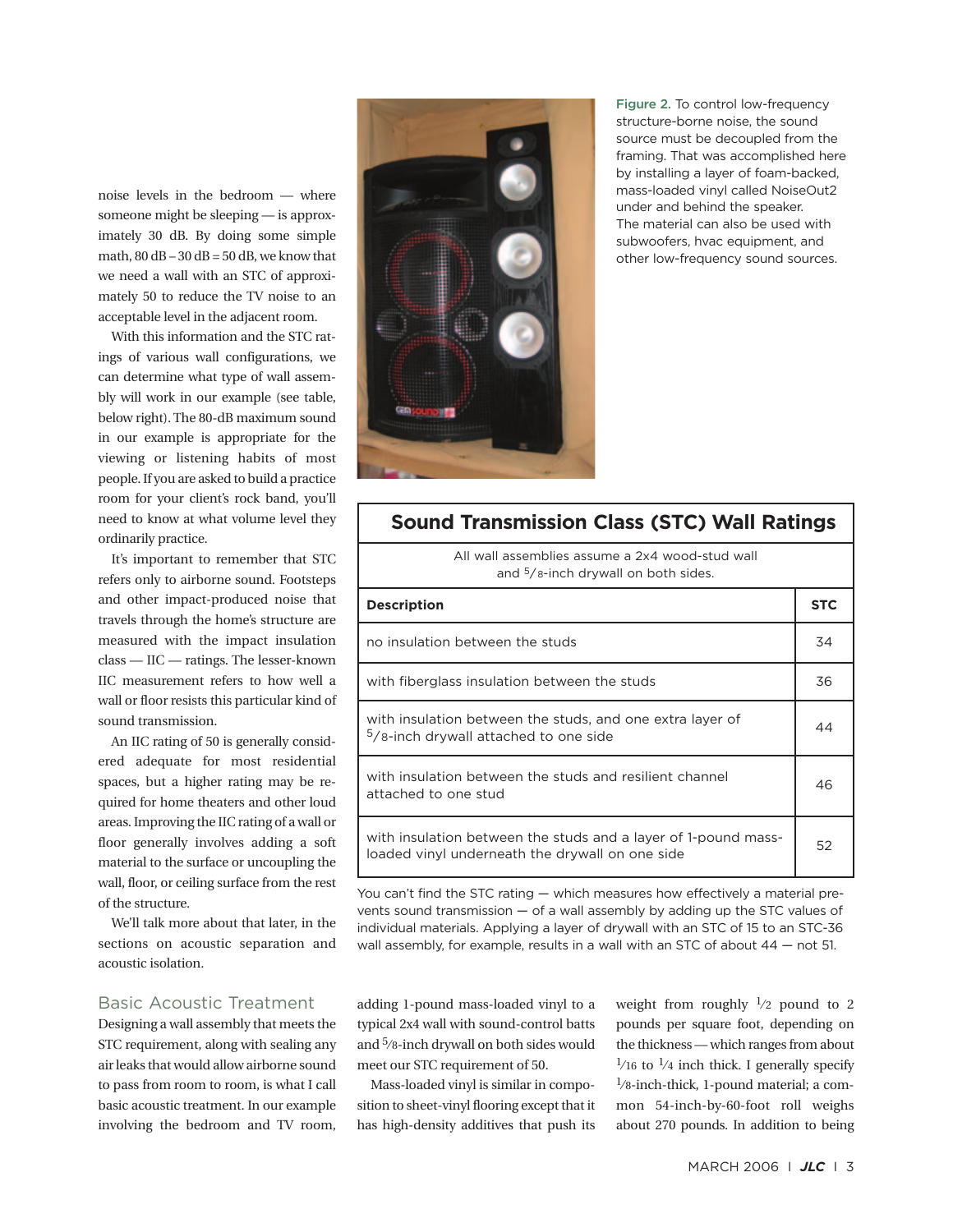# Innovations in Sound Control

used on its own, mass-loaded vinyl is found in many of the other acoustic control products we use (see Figure 1, facing page).

People often ask me how such a thin material can work better than multiple drywall layers and other more-traditional sound-control techniques. Mass-loaded vinyls work because they have high density and they're flexible. When describing how they work, I find that density is easy to explain: Dense materials do a better



job of stopping sound waves. Understanding why flexibility is desirable is a little less intuitive, but I advise people to think back to the paper-cup-and-string telephones we all made as kids. When the string was taut, the sound traveled easily from one cup to another. When the string was limp, the spoken word could not be heard on the other end.

Because it is both dense and flexible, lead was once a common material for sound attenuation. However, it's largely been replaced by mass-loaded vinyl, which is easier to work with and less expensive. One-pound loaded vinyl generally sells to contractors for about \$2 per square foot. Not all loaded vinyl products are created equal, so it's important to review the manufacturer's specifications — especially the rated transmission loss, which refers to a material's effectiveness at reducing sound — before installation.



Figure 3. Controlling structure-borne noise requires acoustic isolation or decoupling of the finished space from the framing and other rigid materials. This can be done by using double-stud framing to build a "room within a room" or with specialty products such as these spring isolators (top). On the ceiling of this room, spring isolators support heavy-gauge steel framing (above) that will ultimately be covered with a layer of  $\frac{3}{4}$ -inch plywood, a layer of mass-loaded vinyl, and then drywall. Multiple pipes and ducts didn't leave a lot of room for regularly spaced mounting hardware in this high-end home theater, so spring isolators — which generally have a higher load capacity than other types of isolation hardware — were a good choice.

### Recommended Acoustic Separation

In cases where the acoustic problem includes structure-borne noise, I typically recommend a higher level of sound control, which I call recommended acoustic separation. This level of acoustic control includes all of the measures taken in basic acoustic control plus an additional emphasis on controlling structure-borne noise, which refers to sound traveling through the house framing or structure. When you hear the house shaking to the beat of a bass drum, you are experiencing low-frequency structure-borne noise.

So is adding a mass-loaded vinyl barrier the best acoustic solution for a media room? The answer is no, since loaded vinyl mostly addresses airborne sound and has little effect on structure-borne noise.

If a media room is going to have a subwoofer (most do), it's important to isolate the low-frequency sounds of the subwoofer from the framing with some form of decoupling. My company started manufacturing its own product for this application, NoiseOut 2, after being unable to find anything commercially available.

NoiseOut 2 is similar to 1-pound massloaded vinyl, but it includes a foam layer to cushion impact-produced sound. It can reduce noise in lower frequencies by roughly 10dB more than 1-pound massloaded vinyl (Figure 2, previous page).

While more effective than the basic acoustic treatment, recommended acoustic separation will not completely eliminate impact-generated, structureborne sounds such as those produced by a subwoofer.

#### Acoustic Isolation

If you're trying to eliminate virtually all structure-born noise, you'll need to move on to the next level of acoustic treatment,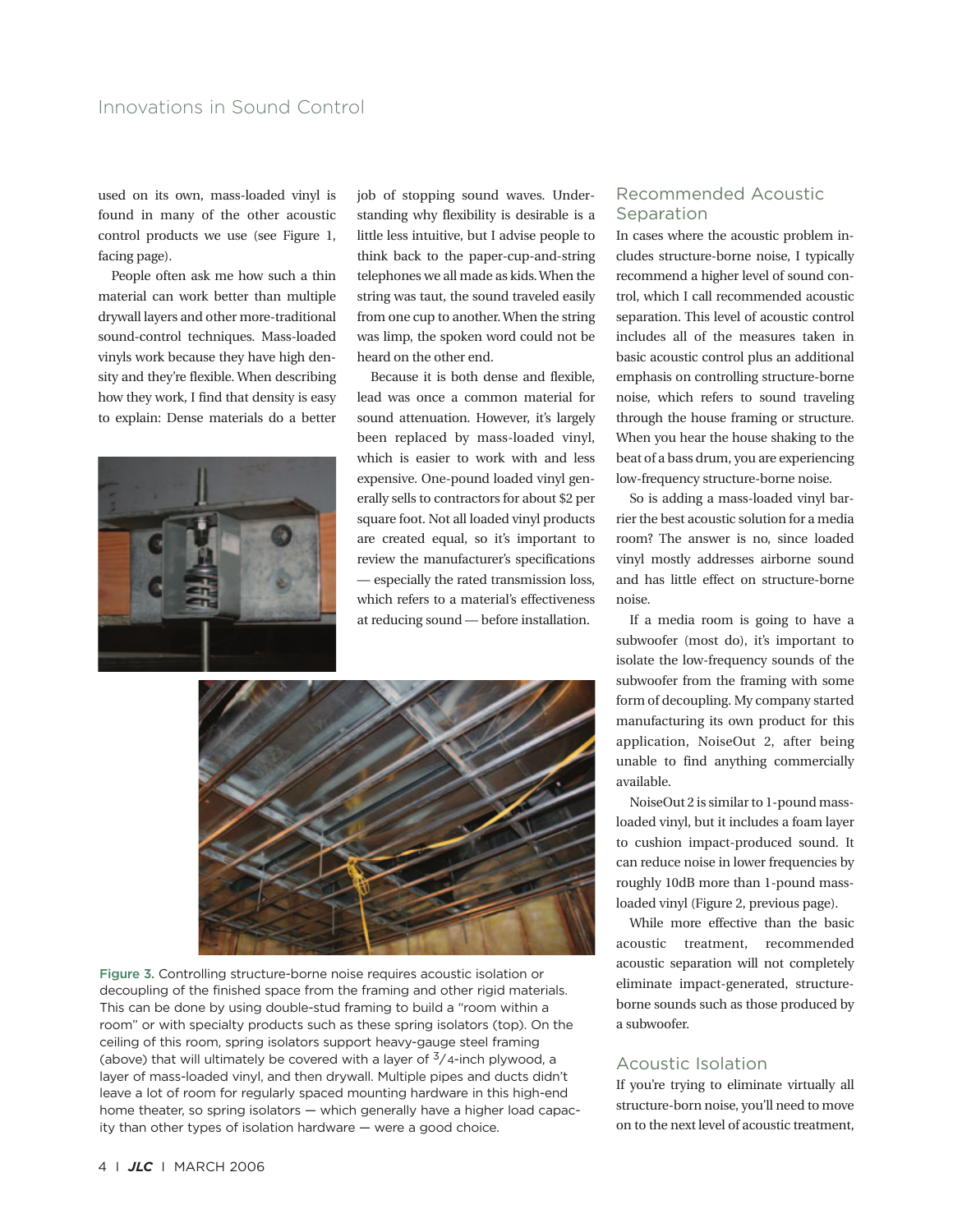

walls and ceilings uses isolation clips with rubber mounting pads. The clips absorb the low-frequency acoustic waves that would otherwise pass into the structure. [ok?] The clips come in several versions; some receive resilient channel (directional and directional), and others provide attachment points for a dropped ceiling (directional and directional).

acoustic isolation. Acoustic isolation is the most effective and most expensive method of sound control. It's not uncommon for one of my residential clients to spend thousands of dollars acoustically isolating a high-end media room.

In the past, acoustic isolation often meant using the "room in a room" method, which involved attaching the walls to either staggered or double studs. But this was labor-intensive, and a lot of space was sacrificed to accommodate the extra studs and the air space between them.

In modern construction, acoustic isolation is better achieved by decoupling the final layer of drywall from the framing. Depending on the space, I use several methods to accomplish this, all of which outperform the traditional double-stud configuration.

One approach uses spring isolators, which are basically acoustic shock absorbers. They can be mounted on the floor, walls, or ceiling; by cushioning the impact of sound waves, they prevent them from spreading to framing and other rigid materials like pipe and ducts. Some spring isolators can support hundreds (or even thousands) of pounds each, so they can be spaced farther apart than other types of isolation hardware (Figure 3, facing page).

While spring isolators have their place, I generally prefer another type of isolator, with rubber pads instead of springs. These come in wall-mounted and ceiling-mounted versions. We commonly use the latter, with a drywall suspension system, but we don't just attach drywall to the suspension system. We also install a layer of  $\frac{3}{4}$ -inch plywood and massloaded vinyl to the assembly before the drywall layer. The final assembly is heavy, so the isolators must be spaced accordingly.

The ceiling mount is available in 50 and 100-pound versions. The other model can be wall- or ceiling-mounted

and is made to receive hat-shaped resilient channel. As with the ceiling assembly, we usually install plywood and a layer of mass-loaded vinyl under the drywall (Figure 4) when we use this model.

#### Problem Areas

For any type of acoustic treatment to work properly, the wall, ceiling, and floor assemblies need to be continuous. If there are any gaps or holes at room corners or around mechanical penetrations, the sound will pass through and carry to the next room and beyond. These sound leaks, called flanking paths, can seriously degrade acoustic performance and reduce the effective STC rating of a wall to well below the anticipated value.

So before the drywall is installed, we always thoroughly check the following areas.

*Electrical boxes.* Electrical boxes are a common sound-leakage point. A single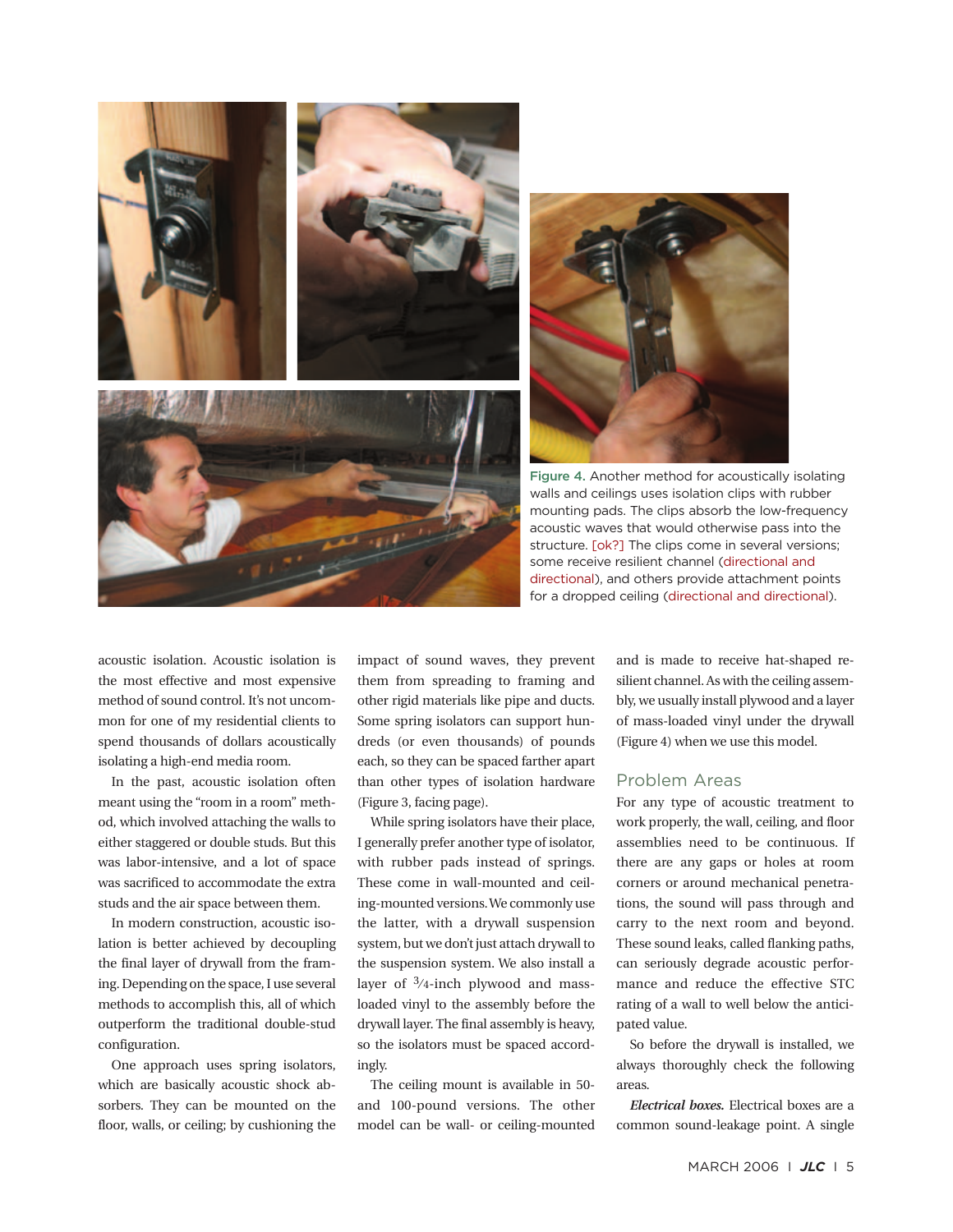



Figure 5. Electrical boxes, a common sound-leakage point, are easy to seal with site-built enclosures (above left) or acoustic barriers like massloaded-vinyl. Here, a worker folds and tapes a precut piece of mass-loaded vinyl around a single-gang box (above right). After the drywall is hung, each box should be sealed around the perimeter with acoustic sealant. When possible, outlets on opposite sides of a wall should be offset by at least three stud cavities.

box is bad enough, but back-to-back outlets in the same stud cavity — often found in partition walls — are even worse. Whenever possible, electric boxes should be placed three stud bays apart.

In addition, I always wrap electrical boxes with mass-loaded vinyl or specify site-built enclosures around the electrical boxes to prevent sound from escaping (Figure 5). And once the drywall is hung, I

seal around the perimeter of each electrical box with acoustic or silicone sealant.

*Piping.* Plumbing pipes and electrical conduit present yet another problem. Since they're solid materials, they can carry sound quite a distance. To keep pipes from picking up sound in a media room and carrying it to another room, and to prevent pipe noise from disturbing conversations or media enjoyment, I

always wrap pipes with special pipe insulation made from fiberglass with a layer of loaded vinyl inside (Figure 6).

*Ductwork.* Perhaps the most troublesome spot in any acoustically treated room is the heating and air-conditioning ductwork.

Because their smooth hard interior tends to amplify sound waves, and because the large openings at either end



Figure 6. All piping — including water-supply and waste lines, gas lines, and electrical conduits — should be wrapped (above) and the joints sealed with silicone (above right). The author prefers special fiberglass acoustic pipe insulation with a layer of mass-loaded vinyl inside (right). The insulation prevents noise from traveling between rooms via pipes and minimizes the sound of running water.

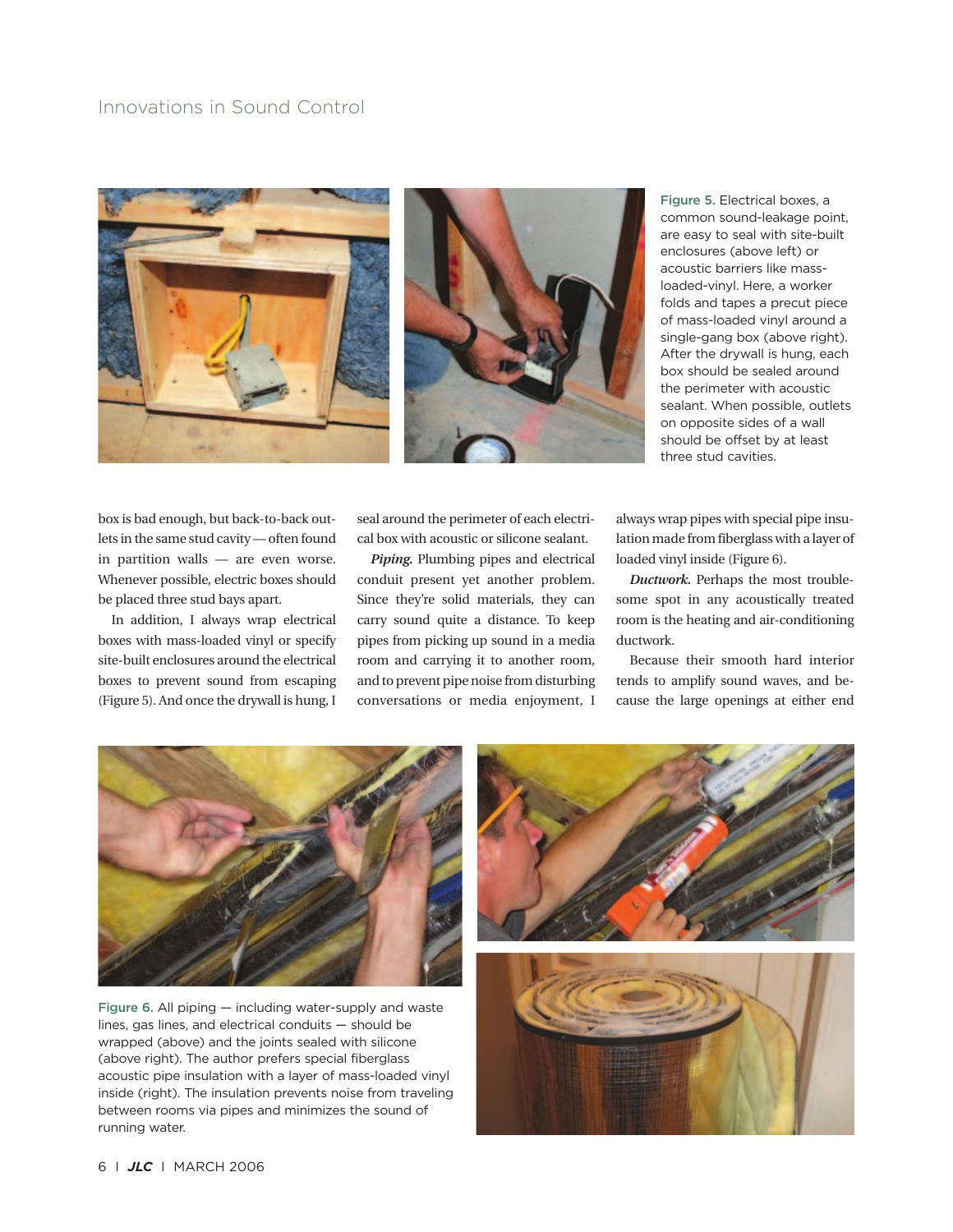

Figure 7. Preventing ducts from spreading sound throughout the house is a two-step process. First, fire-rated acoustic foam or fiberglass duct liner is installed on the ducts' interior to deaden any sound that gets inside (above); next, the ducts' exterior is wrapped (right), which ensures that very little sound will penetrates in the first place. Both steps are especially important in basement home theaters, which often have many ducts in the ceiling.



make it easy for sound to get in at one room and out into the adjacent one, ducts are an ideal conduit for sound.

To reduce sound transmission, I wrap the exterior of ducts with an insulation that's similar to the product I use on pipes. And I install fire-rated acoustic foam or fiberglass duct liner on their interior (Figure 7, facing page).

*Built-in speakers.* In-wall or in-ceiling speakers, common in today's home theaters, should always be backed with an effective, high-density sound barrier.

We use quilted fiberglass specifically designed for this purpose. Not only does lining the stud cavity behind the speakers increase the STC of the speaker cavity, but it also prevents low-frequency impact speaker sounds from coupling with the structure and traveling to adjacent rooms (Figure 8).

*Doors.* Depending on the level of noise reduction required, the acoustic treatment of doors is critical. At a minimum, any door connecting an area that contains a speaker system to another area

Figure 8. Most dedicated home theaters have built-in speakers. To contain noise and lowfrequency vibrations, the author often lines the cavity behind the speakers with a special quilted fiberglass insulation that contains a high-density loaded-vinyl barrier.



should have a solid core with a retractable acoustic door sweep (Figure 9, next page).

*Recessed lights.* Like in-ceiling speakers, recessed lights allow noises to travel easily between floors. I use an acoustic muffler above each recessed light in rooms below acoustically critical rooms — especially in TV rooms and in kitchens below bedrooms. Acoustic mufflers should be used only with can lights approved for insulation contact.

#### Sealing the Holes

Properly sealing joints, junctures, and cracks is an essential part of acoustically treating a room. Gaps are often covered by molding, but it's still vital to caulk these invisible openings; the most troublesome leaks occur at the wall/floor junction. Acoustic sealants must be durable and flexible enough to withstand settlement — along with the expansion and contraction of materials — as the building ages. Acoustic sealants are excellent because they remain flexible forever; dense, high-quality silicone-based sealants are even better.

The importance of sealing cracks can't be overstated. A  $\frac{1}{16}$ -inch-wide by 16inch-long crack along the bottom plate